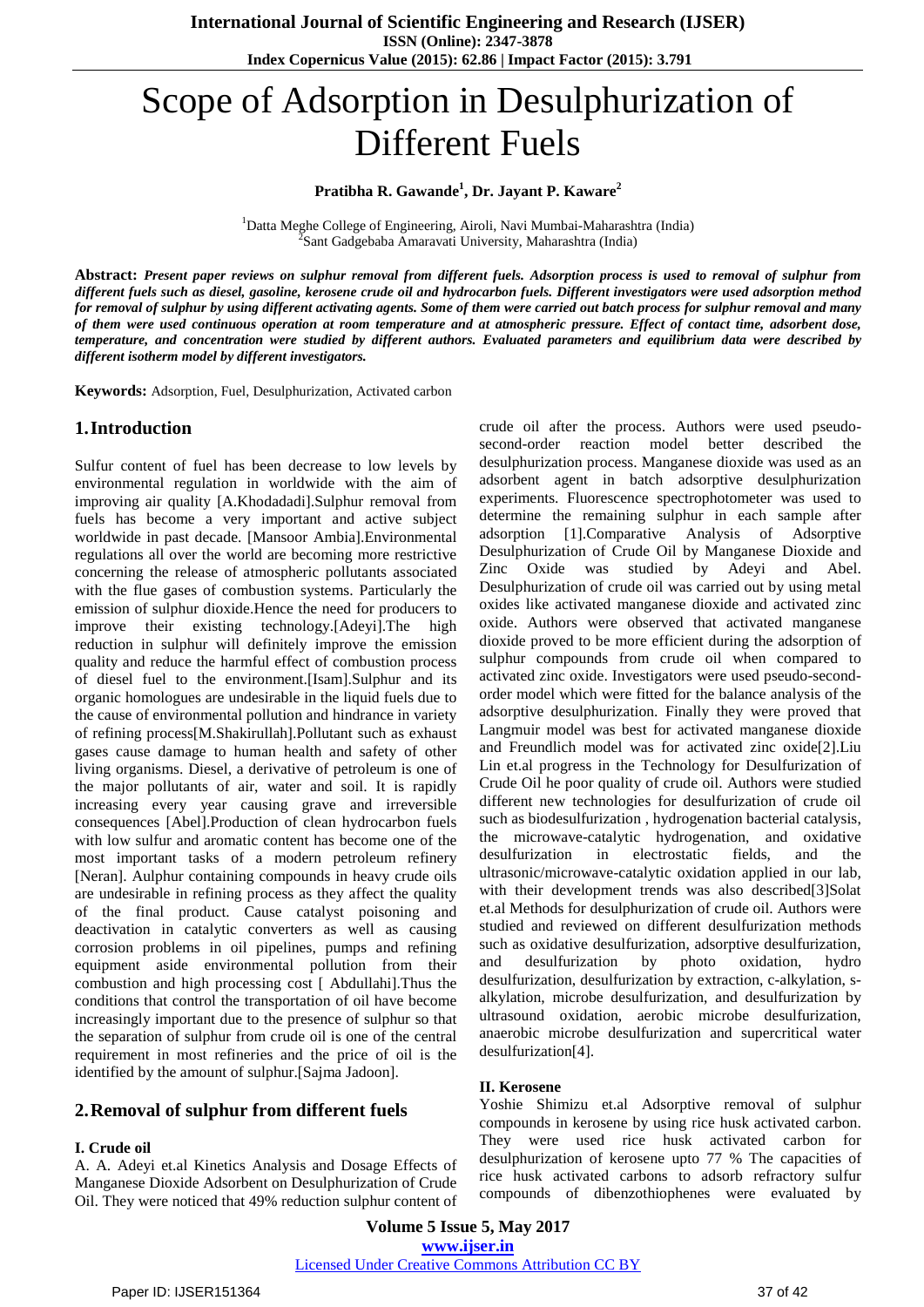investigators for correlating with their textural and chemical characteristics[5].Ultrasound-Assisted Desulfurization of Commercial Kerosene by adsorption was studied by Mahesh patil. Author was investigated Sorption of hexyl mercaptan sulfur onto carbon-based adsorbents by ultrasonic irradiation. Investigator was observed that Carbon nanotubes showed higher adsorptive capacity [6].

#### **III. Gasoline**

Jingwei Rui et.al "Adsorptive Desulfurization of Model Gasoline by Using Different Zn Sources Exchanged NaY Zeolites" Authors were prepared NaY zeolites by the liquidphase ion-exchange method with different Zn sources, including Zn(NO3)2, Zn(Ac)2 and ZnSO4. Investigators were investigated that the regenerated Zn(Ac)2-Y adsorbent afforded 84.42% and 66.10% of the initial adsorption capacity after the first two regeneration cycles and they were observed that a sample of Zn(Ac)2-Y, prepared by an ionexchange method with Zn(Ac)2·2H2O as a precursor, exhibited the highest capacity for sulfur removal. Finally authors were concluded that the sulfur adsorption capacity decreases with the increase of the adsorption-regeneration cycle due to the low zeolite framework stability of the Zn cations [7].

Desulfurization of heavy oil was studied by Rashad Javadli and Arno de Klerk. Authors were studied different desulfurization techniques for heavy oil. They were observed that the fouling nature, high viscosity, and bulkiness of the molecules in heavy oil undermine the efficiency of processes that require a solid material, as catalyst or adsorbent. Authors were concluded that autoxidation was a viable desulfurization strategy for heavy oil [8].

The reactive adsorption desulfurization of model gasoline was carried out on Ni/ZnO-HY adsorbent by Huang Huan and Salissou M. Nour using Ni/ ZnO-HY adsorbent. Authors were investigated that Ni/ZnO-HY adsorbent showed the best desulfurization performance. They were proved that 92.19% of sulfur was recovered using Ni/ZnO-HY adsorbent and would be maintained at 82.17% of the fresh one after 5 regeneration cycles [9].

Mansoor and Sajedeh was studied desulfurization of gasoline using novel mesoporous carbon adsorbents. They were prepared mesoporous carbon adsorbents from spherical SBA-16 mesoporous silica, as a template. Investigators were found that the amount of DBT adsorption on OMC is higher than SBA16. The synthesized materials were studied by Xray diffraction, scanning electron microscopy and nitrogen adsorption–desorption isotherms [10].

Xiao Chen et.al. Mossbauer spectroscopic characterization of ferrites as adsorbents for reactive adsorption desulfurization. Authors were synthesized nanocrystalline ferrite adsorbents from metal nitrates and urea using a microwave assisted combustion method. They were carried out adsorption experiments using a fixed bed reactor to evaluate the ADS reactivity and concluded that prepared  $AFe<sub>2</sub>O<sub>4</sub>$  were effective adsorbents for the reactive ADS of model gasoline [11].

# **IV. Hydrocarbons**

M.S.Patil et.al Sorption of sulfur onto activated carbons by batch reactor. They were used black liquor for preparation of activated carbon. They were carried out batch operation Adsorptive desulfurization of the model fuel Authors were observed that activated carbon was found to have highest adsorption capacity and experimental data obtained was obeyed Langmuir adsorption isotherm model [12].Selective sulphur removal from liquid hydrocarbons over regenerable  $CeO<sub>2</sub>-TiO<sub>2</sub>$  adsorbents for fuel cell applications was studied by Shingo Watanabe, Xiaoliang Ma and Chunshan Song. Authors were studied the effect of Ti-Ce atomic ratio on the adsorptive performance of the Ti-Ce bimetal oxide adsorbents  $(TiO_2-CeO_2)$  and the regenerability of the TiCe bimetal oxide adsorbents. Investigators were concluded that the bi-metal oxides showed better adsorptive performance than the monometal oxides,  $CeO<sub>2</sub>$  and TiO<sub>2</sub>[13].

# **V. Model oil**

Muhammad Ishaq et.al. Adsorptive desulfurization of model oil using untreated, acid activated and magnetite nanoparticle loaded bentonite as adsorbent. Investigators were used novel ultraclean adsorption desulfurization process for model oil using untreated, acid activated and magnetite nanoparticle loaded bentonite as adsorbent. They were conducted batch experiments for study the effect of contact time, adsorbent dose, initial dibenzothiophene, concentration and temperature. Investigators were investigated that the bentonite impregnated with magnetite exhibits better performance in the desulfurization of fuel as compared to bentonite in untreated form as well as activated with HNO3[14].Desulfurization of Model Oil via Adsorption by Copper (II) Modified Bentonite was studied by Dezhi Yi, Huan Huang, and Li Shi. Authors were carried out desulfurization process by adsorption for removing dimethyl sulfide and propylmercaptan using bentonite adsorbents modified by CuCl2.Investigators were observed that the maximum sulfur adsorption capacity obtained at a Cu(II) loading of 15 wt %, and the optimum calcination temperature was 150  $^{\circ}$ C[15].M. Shalirullah et.al Desulphurization of liquid fuels by selective adsorption through mineral clays as adsorbent. Authors were carried out batch experiments for desulphurization. they were used clays collected from local sources, including Kaolinite, Montmorollinte, Palygorskite and Vermiculite as an adsorbent. Investigators were observed that Kaoilinte exhibited the maximum desulphurization yield of 60 %, 76 % and 64 % at 6 hrs adsorption incase of crude oil, kerosene and diesel oil respectively[16].

# **VI. Diesel**

Marko Muzic et.al Kinetic, equilibrium and statistical analysis of diesel fuel adsorptive desulphurization" Authors were carried out adsorption experiment for determination of parameter like influence of time, initial sulfur concentration, activated carbon mass and their interactional effects on sulfur content and adsorption capacity by using activated carbon and activated aluminium oxide. They were observed that activated carbon was efficient during the adsorption of sulfur compounds from diesel fuel when compared to aluminum oxide[17].Deep Desulfurization of Diesel Fuel by Guard Bed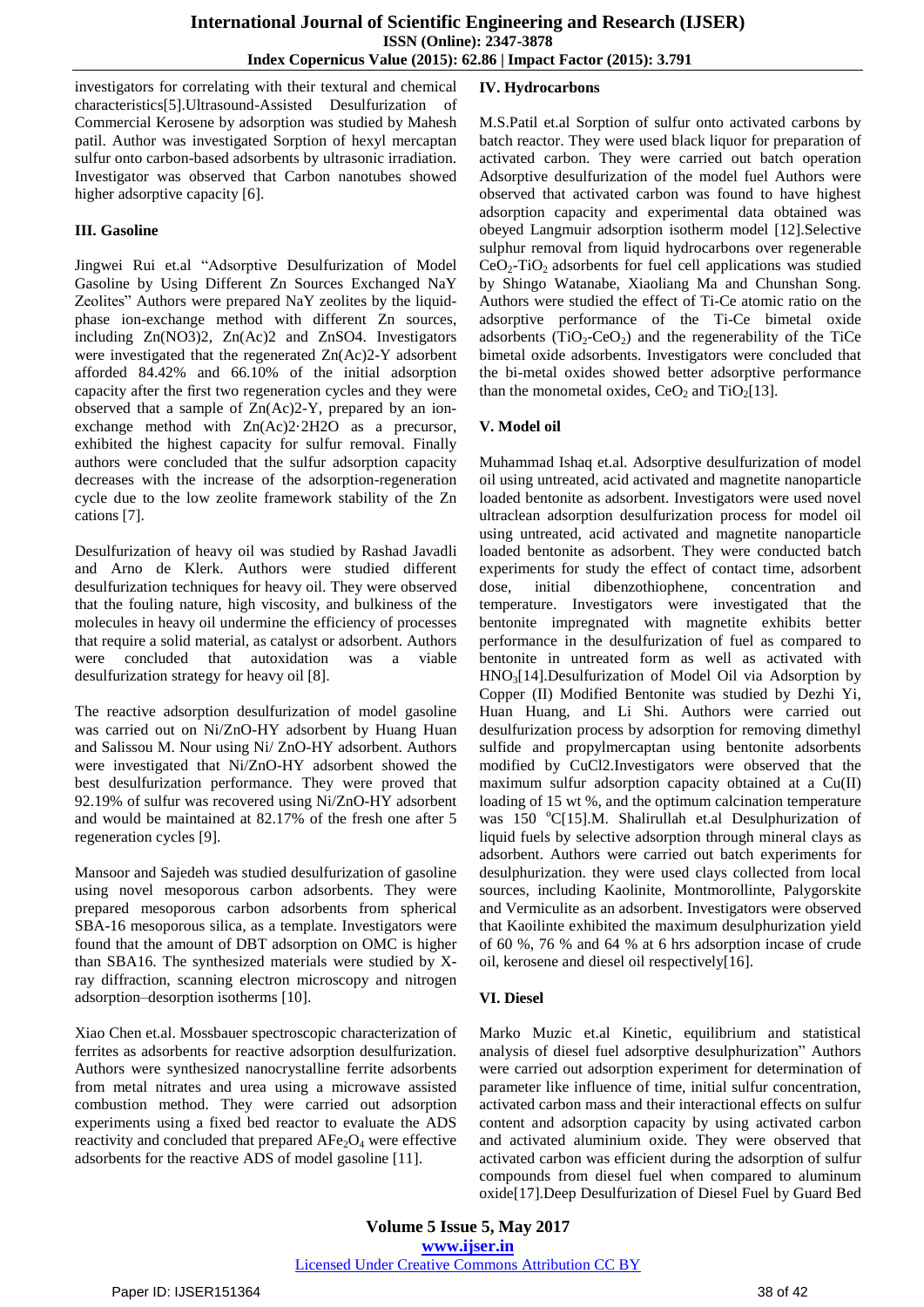## **International Journal of Scientific Engineering and Research (IJSER) ISSN (Online): 2347-3878 Index Copernicus Value (2015): 62.86 | Impact Factor (2015): 3.791**

Adsorption of Activated Carbon and Locally Prepared Cu-Y Zeolite was studied by Nada Mustafa Hadi. Investigators were carried desulfurization of diesel by different adsorbents in a fixed bed adsorption process operated at ambient temperature and pressure. Authors were proved that when Cu Y-zeolite adsorbent used with activated carbon as a guard bed, Cu-Y zeolite provides by for the best adsorption capacities both at breakthrough point and at saturation [18]. A Review on Bio- and Adsorptive Desulfurization of Diesel Fuel was studied by Mojirade, Aribike and Nwachukw. Authors were studied the potentiality of ADS of real and model diesel using different adsorbents types like nano particles and different types of clays impregnated with different chemical precursors and sewage sludge[19].S. Zheng et.al. Mesoporous and Macroporous Alumina-Supported Nickel Adsorbents for Adsorptive Desulphurization of Commercial Diesel. Authors were prepared High-performance adsorbents using mesoporous and macroporous alumina for adsorptive desulphurization of commercial diesel at atmospheric pressure. Investigators were used nitrogen adsorption isotherms (BET), X-ray diffraction, scanning electron microscopy, high-resolution transmission electron microscopy, temperature-programmed reduction of hydrogen, temperature-programmed desorption of ammonia and Fourier transform infrared techniques for characterization of adsorbents[20]. New methods of removing sulfur from commercial diesel using surfactants and micro emulsion systems was developed by Castro Dantas and Dantas Netontas Investigators were carried out Batch adsorption tests to assess the ability of vermiculite to adsorb sulfur from diesel. Authors were investigated that the vermiculite adsorbed 4.24 mg of sulfur/g of adsorbent, corresponding to 68.7% sulfur removal. And the process yielded 46.8% sulfur removal in the two-stage experiment and 73.15% in the six-stage experiment [21]. Khodadadi et.al Adsorptive desulfurization of diesel fuel with nano copper oxide (CuO).They were carried out adsorption experiments for desulphurization. Authors were used CuO nano particle as adsorbent for the desulfurization of liquid fuels and investigate its characterization[22].Desulfurization of Diesel Fuels by Adsorption via π-Complexation with Vapor-Phase Exchanged Cu(I)-Y Zeolites was studied by Arturo J, Hernandez-Maldonado and Ralph T. Yang.Authors were investigated that the sulfur adsorption capacity was increased by 14% after a thin layer of activated alumina was placed on top of a fresh zeolite bed And they were showed that activated aluminas are capable of adsorbing large thiophenic molecules, but not too deep desulfurization levels[23].Nguyen Thanh et.al desulfurization of raw diesel fuel by metal-modified mesoporous silica. Authors were prepared Metal-modified mesoporous silica adsorbents to selectively remove sulfur compounds from diesel fuel having conc. 470 ppmw. Investigators were investigated that the maximum removal percent for sulfur compounds were 57.5% with MCF-Ti-20 adsorbent. And the initial adsorption rate of sulfur compounds on metal modified MCF was faster than MCF adsorbent and the adsorption rates in all of the adsorbents equal zero after 400min[24].Adsorptive desulfurization of diesel fuel was investigated applying two Design of Experiments methods was investigated by M. Music, Sertiæ-Bionda, and. Gomzi. The experiments were carried out in a batch adsorption system using Chemviron Carbon SOLCARBTM C3 activated carbon as adsorbent

Adsorptive desulfurization of diesel fuel was investigated by applying two DOE methods, three factor two-level factorial design. Investigators were investigated that the lowest achieved output sulfur concentration was 7.6 mg kg–1 with relatively low sorption capacity of 0.0861 mg g–1[25].The microwave-assisted adsorptive desulfurization of model fuel was investigated using a synthesized rare earth metal-doped zeolite by N. Salahudeena and A.S. Ahmeda. They were investigated that the synthesized zeolite was effective for adsorptive desulfurization of a model fuel, having the best efficiency of 75% in a microwave-assisted desulfurization carried out at 100 °C for 15 minutes [26]. Neran and Samar were studied a batch adsorption desulfurization process for diesel fuel containing 580 ppm sulfur, based on physical adsorption of refractory sulfur compounds on activated carbon. They were studied effects of time, temperature, diesel to AC ratio, AC particle size, mixing velocity, and initial sulfur concentration in commercial diesel fuel on the desulfurization efficiency. Authors were investigated that the residual sulfur concentration in diesel fuel was decreased from 580 to 247 ppm, corresponding to a desulfurization efficiency of 57% [27]. A. R. Lope's et.al Palladium Loaded on Activated Carbon for Sulphur Compounds Adsorption in Commercial diesel. Authors were conducted adsorption process and batch tests were performed to compare the adsorption capacity for palladium supported carbon and unmodified activated carbon. The study was conducted to determine the parameters of adsorption seeking approximate actual conditions existing in the production of diesel. They were investigated that the adsorption capacity of palladium supported carbon was 120% superior for sulfur compounds [28].Olatunji et.al Total Sulfur Levels in Refined Petroleum Products of Southwestern Nigeria Using UV/VIS Spectrophotometer. They were investigated that the sulfur concentrations in the analyzed fuel samples were0.0019– 0.0178wt% for gasoline and 0.027–0.169 wt% for diesel. Authors were observed that the sulfur levels in the selected samples were below the Nigerian standard for gasoline and diesel while 89.9% of the samples exceeded the U.S. Environmental Protection Agency standard [29]. Hamda et.al selective adsorptive desulfurizations of diesel fuel on carbon nanospheres. Authors were studied sulfur removal to acceptable levels by using a selective adsorptive desulfurization process at room temperature and atmospheric pressure. They were used carbon nanospheres as good adsorbent for the desulfurization of liquid fuels. Authors were investigated that the efficiency of removing sulfur from diesel fuel by the adsorption process with CNSs adsorbents was found to be 87% [30].Adsorptive Desulfurization of Commercial Diesel oil Using Granular Activated Charcoal was studied by Isam and Noora. They were investigated adsorption of sulfur compounds form commercial diesel oil on a granular activated charcoal. Investigators were investigated that the adsorption desulfurization of diesel oil using GAC showed good efficiency for sulfur removal of 20.94% at room temperature [31].Desulfurization of Gasoline and Diesel by Adsorption with Cu(I)–Y Zeolite by studied by Kuen Song. Authors were fabricated Cu(I)–Y zeolite nanoparticles for the desulfurization of commercial gasoline and diesel using fixed-bed adsorption processes at room temperature. Investigators were demonstrated that organic sulfur compounds in gasoline and diesel fuel can be removed by selective adsorption using a transition metal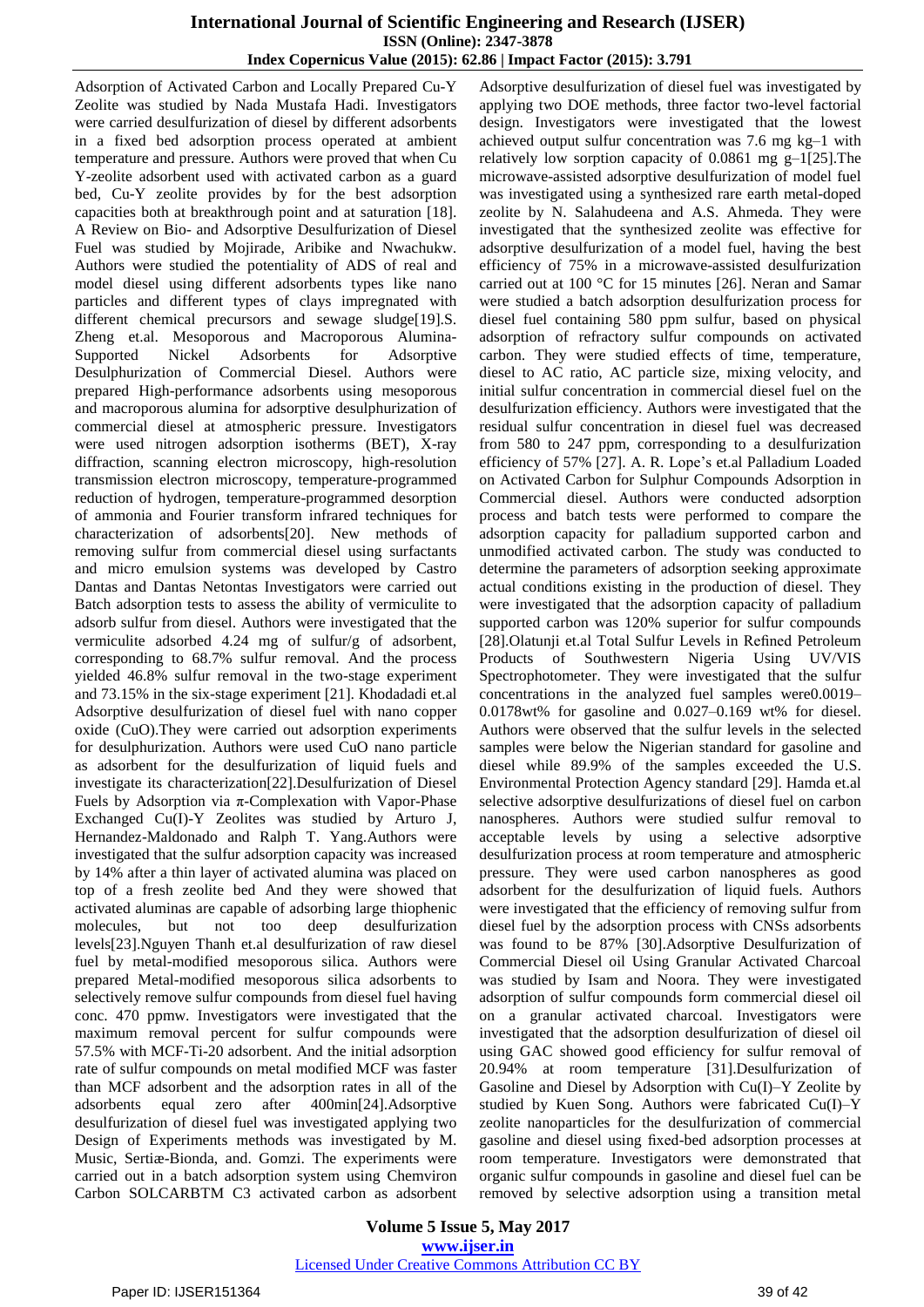# **International Journal of Scientific Engineering and Research (IJSER) ISSN (Online): 2347-3878 Index Copernicus Value (2015): 62.86 | Impact Factor (2015): 3.791**

compound loaded on a porous support [32].Gaurav Daware et.al Desulphurization of diesel by using low cost adsorbent. Investigators were used neem leaves powder as an adsorbent for the adsorption desulphurization process of diesel fuel. Authors were carried out batch experiments for effect of contact time, adsorbent dose, temperature, and sulphur concentration. They were investigated that maximum removal of sulphur was  $65\%$  at  $20^{\circ}C[33]$ . Isam A. H.et.al. Adsorption Process of Sulfur Removal from Diesel Oil Using Sorbent Materials. They were used commercial activated carbon and carbonized date palm kernel powder as a adsorbent for adsorption-desulfurization process of diesel fuel. They were carried batch experiments for desulphurization. Authors were investigated that the sulfur content was reduced from 410 ppm to 251 ppm using 5% adsorbent material and further reduction and up to 184.6 ppm using 10% sorbent material[34].Desulphurization of Tawke Diesel Fuel by Adsorption on Na-Y Type Zeolite, Local Clay and Active Carbon. The removal of sulfur compounds from Tawke diesel fuel was studied by Mohammed K. Younis and Sherwan Mohammed Simo. They were used adsorbents like granular Na-Y type zeolite, MOR type zeolite, molecular sieve 3A type, local clay and activated charcoal for desulfurization process. They were investigated that the desulfurization by activated charcoal is more efficient than by the clay, zeolite type and almost reach more than 20% [35]. A Seyed et.al Review on Diesel Fuel Desulfurization by Adsorption Process. Authors were reviews on desulphurization processes by adsorption. They were observed that new synthetic sorbents and catalysts and modified clays were under research to find efficient one in each process [36]. Marko Muzica et.al Optimization of diesel fuel desulfurization by adsorption on activated carbon. Authors were used batch adsorber. For desulphurization of diesel by adsorption and they were used response surface methodology was applied for optimizing the adsorption process of organic sulfur compounds. Investigators were investigated that the overall process optimum in was reached at 50 °C and 100 minutes with input sulfur concentration of 16,0 mg kg-1 and adsorbent mass of 4,00 g when sulfur concentrations of around 6,6 mg kg-1 were attained[37].Adsorptive Desulfurization of Diesel for Fuel Cell Applications was studied by Hoang Phuoc. The performances of several kinds of commercial adsorbents based on activated carbons, zeolites, and metal oxides for desulfurization of ULSD were screened by authors. They were investigated that it was possible to reduce sulfur content in commercial ULSD in Korea containing approximate 5 ppmw S to 0.1 ppmw which was the tolerance level for MCFC application the limit level 0.1 ppmw[38].Adsorptive desulfurization and denitrogenation were studied by Jae Hyung Kim using a model diesel fuel, which contains sulfur, nitrogen and aromatic compounds, over three typical adsorbents such as activated carbon, activated alumina and nickel-based adsorbent in a fixed-bed adsorption system. Authors were examined the adsorptive capacity and selectivity for the various compounds were examined and compared on the basis of the breakthrough curves[39].G. Karagiannakis et.al Liquid phase adsorptive desulphurization of diesel fuel. Investigators were investigated that the lab-scale liquid desulfurization of commercial diesel fuel via adsorption, under ambient conditions, employing a high-surface area activated carbon

sorbent. They were also investigated several strategies for the regeneration of the partially saturated sorbent and observed that the selected sorbent was able to desulfurize a commercial diesel fuel containing total sulfur content 7.1 ppmw up to sub-ppm values[40].Abel et.al Kinetics Analysis of Manganese Dioxide Adsorbent on Desulphurization of Diesel Oil. They were investigated Adsorptive desulphurization of diesel oil in a batch reactor using activated manganese dioxide as the adsorbent. Authors were investigated that desulphurization efficiency was found to increase with increase in contact time and there was reduction in the sulphur content of the examined diesel oil by 53% after desulphurization[41].Adsorptive desulfurization of feed diesel using chemically impregnated coconut coir waste was investigated by J. K. Ahmed and M. Ahmaruzzaman. They were used chemically impregnated coconut coir waste for the desulfurization of feed diesel. Authors were carried out Batch experiments with feed diesel having a total sulfur concentration of 2,050 mg L-1 were conducted to optimize the adsorption parameters such as adsorbent dose, temperature, and contact time[42].Andre et.al. Pd-Impregnated activated carbon and treatment acid to remove sulfur and nitrogen from diesel. Authors were used adsorption process for removal of sulfur and nitrogen compounds from national commercial diesel through Brazilian commercial activated carbon samples which was modified by acid oxidation and, alternatively, were impregnated with palladium chloride. Investigators were concluded after adsorption that adsorption efficiency of the activated carbon impregnated with palladium chloride was over 85% for nitrogen compounds and over 60% for sulfur compounds [43].

# **References**

- [1] A. A. Adeyi1, L. T. Popoola1, A. S. Yusuff1 , Olateju I. I., A. S. Grema, "Kinetics Analysis and Dosage Effects of Manganese Dioxide Adsorbent on Desulphurization of Crude Oil " Journal of Bioprocessing and Chemical Engineering Issue 1 / Volume 2 ,pp.1-66, 2014.
- [2] Adeyi, Abel Adekanmi and Aberuagba, Folorunsho," Comparative Analysis of Adsorptive Desulphurization of Crude Oil by Manganese Dioxide and Zinc Oxide" Research Journal of Chemical Sciences, Vol. 2(8), pp.14-20, 2012.
- [3] Liu Lin; Lü Hong; Qian Jianhua; Xing Jinjuan" Progress in the Technology for Desulfurization of Crude Oil", China Petroleum Processing and Petrochemical Technology,vol.12,pp1-6,2010
- [4] Solat Ullah Siddiqui, Kashif Ahmed,"Methods for desulphurization of crude oil" Sci.Int.(Lahore),28(2),pp.1169-1173,2016.
- [5] Yoshie Shimizu, Seiji Kumagai, Koichi Takeda, Akita Prefectural University, Yurihonjo,"Adsorptive removal of sulphur compounds in kerosene by using rice husk activated carbon, Japan Energy Corporation, Toda 335- 8502.
- [6] Mahesh Shantaram Patil,"Ultrasound-Assisted Desulfurization of Commercial Kerosene by adsorption"J Chem Eng Process Technol, Volume 4, Issue 3, pp 1-4,2013.
- [7] Jingwei Rui, Fei Liu, Rijie Wang,Yanfei Lu and Xiaoxia Yang "Adsorptive Desulfurization of Model Gasoline by

#### **Volume 5 Issue 5, May 2017 www.ijser.in**

#### Licensed Under Creative Commons Attribution CC BY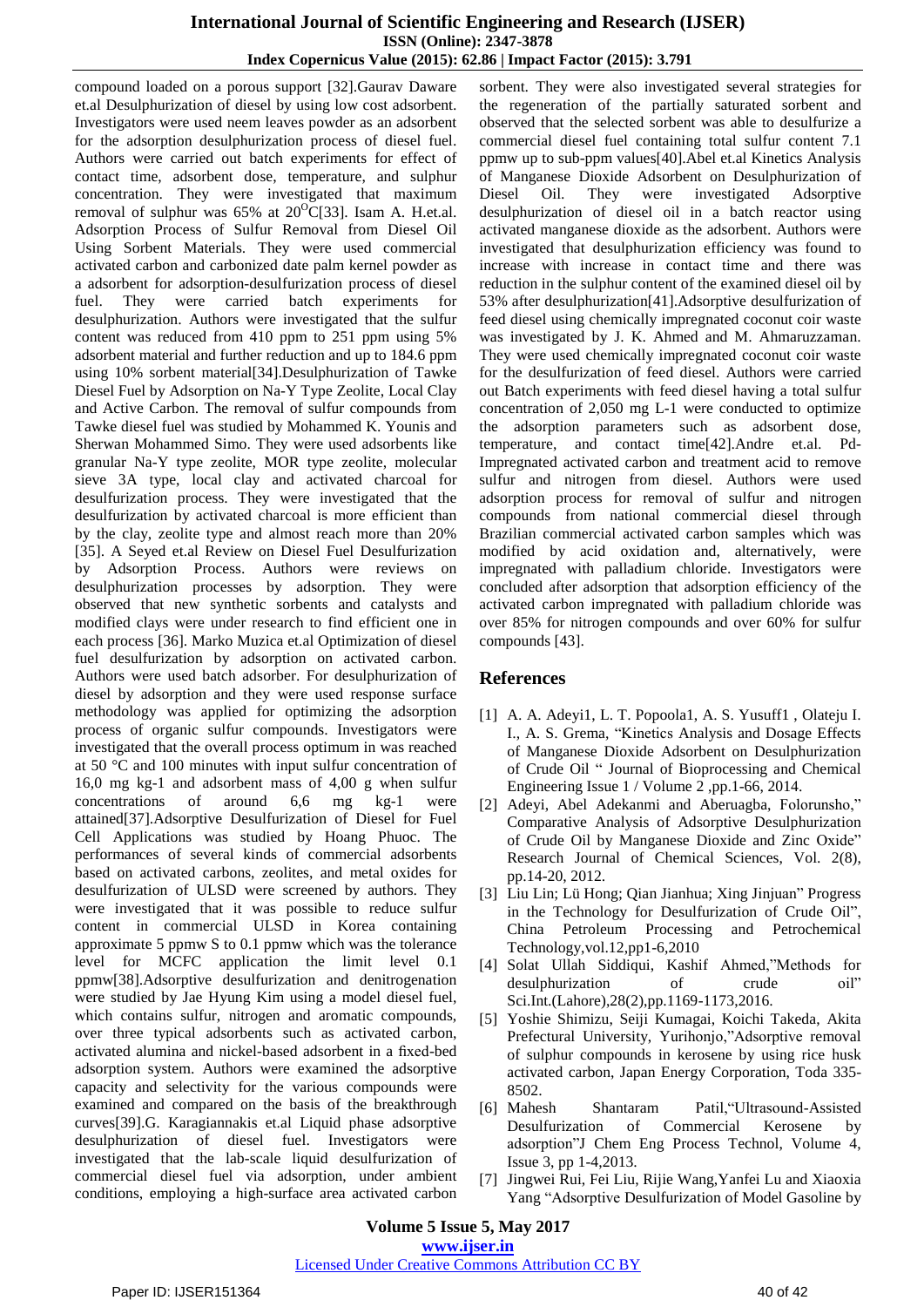Using Different Zn Sources Exchanged NaY Zeolites" PP 1-17

- [8] Rashad Javadli, Arno de Klerk," Desulfurization of heavy oil", Appl Petrochem Res Springer ,2012,pp 1-19.
- [9] Huang Huan; Salissou M. Nour; Yi Dezhi; Meng Xuan; Shi Li,"Study on Reactive Adsorption Desulfurization of Model Gasoline on Ni/ZnO-HY Adsorbent" China Petroleum Processing and Petrochemical Technology, Vol. 15, No. 3, pp 57-64,2013.
- [10]Mansoor Anbia, Sajedeh Karami, "Desulfurization of gasoline using novel mesoporous carbon adsorbents",J Nanostruct Chem PP.131–137, 2015.
- [11]XiaoChen,KaixinZhu,M.A.Ahmed,JunhuWang,Changha iLiang,"Mossbauerspectroscopiccharacterization of ferrites as adsorbents for reactive adsorptiondesulfurization", ChineseJournal of Catalysis,pp.727-734,2016.
- [12]M.S.Patil, Y.C.Bhattacharyulu, S.R.Kulkarni," Desulphurization of hydrocarbon liquid fuels by asorption", Journal of Engineering Research and Studies, JERS/Vol.II/ Issue I/pp-81-98 January-March 2011.
- [13]Shingo Watanabe, Xiaoliang Ma and Chunshan Song" Selective sulphur removal from liquid hydrocarbons over regenerable CeO2-TiO2 adsorbents for fuel cell applications", Prepr. Pap.-Am. Chem. Soc., Div. Fuel Chem., 49(2), pp.511-513, 2004.
- [14]Muhammad Ishaq, Siraj Sultan , Imtiaz Ahmad, Hameed Ullah, Muhammad Yaseen, Alia Amir, "Adsorptive desulfurization of model oil using untreated, acid activated and magnetite nanoparticle loaded bentonite as adsorbent" Journal of Saudi Chemical Society,pp 1- 9,February 2015.
- [15]Dezhi Yi, Huan Huang, and Li Shi," Desulfurization of Model Oil via Adsorption by Copper (II) Modified Bentonite" Bull. Korean Chem. Soc., Vol. 34, No. 3, pp.777-782, 2013.
- [16]M. Shalirullah, W. Ahmad, I Ahmad, M. Ishaq and M Khan,"Desulphurization of liquid fuels by selective adsorption through mineral clays as adsorbents" J. Chil. Chem. Soc., 57, N 4 2012.
- [17] "Marko Mužic, Katica Sertic-Bionda, Tamara Adzamic, goriva maziva ,Kinetic ,equilibrium and statistical analysis of diesel fuel adsorptive desulphurization", pp. 373-394, 2009.
- [18]Nada Mustafa , Sarmad Abdul-Razzaq Rashid , Suheila abdalreda ,"Deep Desulfurization of Diesel Fuel by Guard Bed Adsorption of Activated Carbon and Locally Prepared Cu-Y Zeolite" ,Journal of Engineering pp.146- 159,2014.
- [19] Mojirade M. Oloruntoba, D. S. Aribike, and S. C. U. Nwachukwu, "A Review on BioAnd Adsorptive Desulfurization of Diesel Fuel ", Journal of Scientific Research & Reports 11(3),PP.1-6, 2016.
- [20]S. Zheng, B.S. Liu W.S. Wang, F. Wang, and Z.F. Zhang, Tianjin S,"Mesoporous and Macroporous Alumina-Supported Nickel Adsorbents for Adsorptive Desulphurization of Commercial Diesel",Adsorption Science & Technology Vol. 33 No. 4,pp 337-353, 2015.
- [21]Castro Dantas,T. N, Dantas Neto, A. A. Moura, M. C. P. , Barros Neto, E. L Forte Duarte, K. R.,"Study of new alternatives for removal of sulphur from diesel"Brazilian

journal of petroleum and gas, volume. 8 no. 1 pp. 015- 032, 2014.

- [22]Khodadadi M. Torabi angajia, Talebizadeh rafsanjania, "Adsorptive desulfurization of diesel fuel with nano copper oxide (CuO)",Proceedings of the 4th International Conference on Nanostructures ,pp-1197- 1198 , 2012.
- [23]Arturo J, Hernandez Maldonado and Ralph T. Yang, "Desulfurization of Diesel Fuels by Adsorption via π-Complexation with Vapor-Phase Exchanged Cu(I)-Y Zeolites", American Chemical Society Journal.
- [24]Nguyen Thanh Luan, Le Thi Thuy Hang, Tran Tan, "Desulfurization of raw diesel fuel by metal-modified mesoporous silica "Proceedings of the 3rd World Conference on Applied Sciences, Engineering and Technology, pp 718-723, September 2014.
- [25]M. Music, K. Sertiæ-Bionda, and Z. GomziM. Music "Design of Experiments Investigation of Adsorptive Desulfurization of Diesel Fuel", Chem. Biochem. Eng. Pp.253–264, 2010.
- [26] N. Salahudeena, A.S. Ahmeda, A.H. Al-Muhtase, B.Y. Jibrila, R. Al-Hajria, S. M. Waziria, M. Daudac, J. Al-Sabahid, "Microwave-Assisted Adsorptive Desulfurization of Model Diesel Fuel Using Synthesized Microporous Rare Earth Metal-Doped Zeolite Y ", Journal of Engineering Research Vol. 12, No. 1 (pp.44- 52, 2015.
- [27] Dr. Neran K. Ibrahim, Samar K. Aljanabi, "Desulfurization and Kinetic Study of Diesel Fuel by Batch Adsorption on Activated Carbon", Eng. &Tech.Journal, Vol. 33, ,pp 1901-1916,2015.
- [28] A. R. Lopes,A. P. Scheer, G. V. Silva, F. A. V. Pereira,C. I. Yamamoto,S. S. X. Chiaro, "Palladium Loaded On Activated Carbon For Sulphur Compounds Adsorption in Commercial diesel ",CHBEQ,sept.2016.
- [29]O. S. Olatunjia, L. A. Jimodab, B. S. Fakinlea, J. A. Adeniranb & J. A. Sonibarea, "Total Sulfur Levels in Refined Petroleum Products of Southwestern Nigeria Using UV/VIS Spectrophotometer ", Petroleum Science and Technology,pp.102-109,2015.
- [30]Hamada Boudjema,Mesdour Souad, Boufades Djamila, Doumandji Lotfi, Moussiden Anissa, Benmabrouka Hafsa,"15Selective adsorptive desulfurization of diesel fuel on carbon nanospheres ",
- [31]Isam Al Zubaidi, Noora Naif Darwish, Yehya Sayed, Zarook Shareefdeen, and Ziad Sara, " Adsorptive Desulfurization of Commercial Diesel oil Using Granular Activated Charcoal ", Journal of Advances in Chemical Engg., & Biological Sciences, Vol. 2, Issue 1,pp.15-18, 2015
- [32] KuenSongLin, Abhijit KrishnaAdhikari, ZePingWang,"Desulfurization of Gasoline and Diesel by Adsorption with Cu(I)–Y Zeolite",Journal of Chemical Engineering of Japan, Vol. 42, pp. 168–175, 2009.
- [33]Gaurav. B. Daware, Akshay B. Kulkarni,Arti.A.Rajput, "Desulphurization of diesel by using low cost adsorbent" International Journal of Innovative and Emerging Research in Engineering Volume 2, Issue 6, pp 69-73,2015.
- [34] Isam A. H. Al Zubaidy, Fatma Bin Tars, Noora Naif Darwish, Balsam Sweidan Sana Abdul Majeed, Aysha Al Sharafi, and Lamis Abu Chacra," Adsorption Process